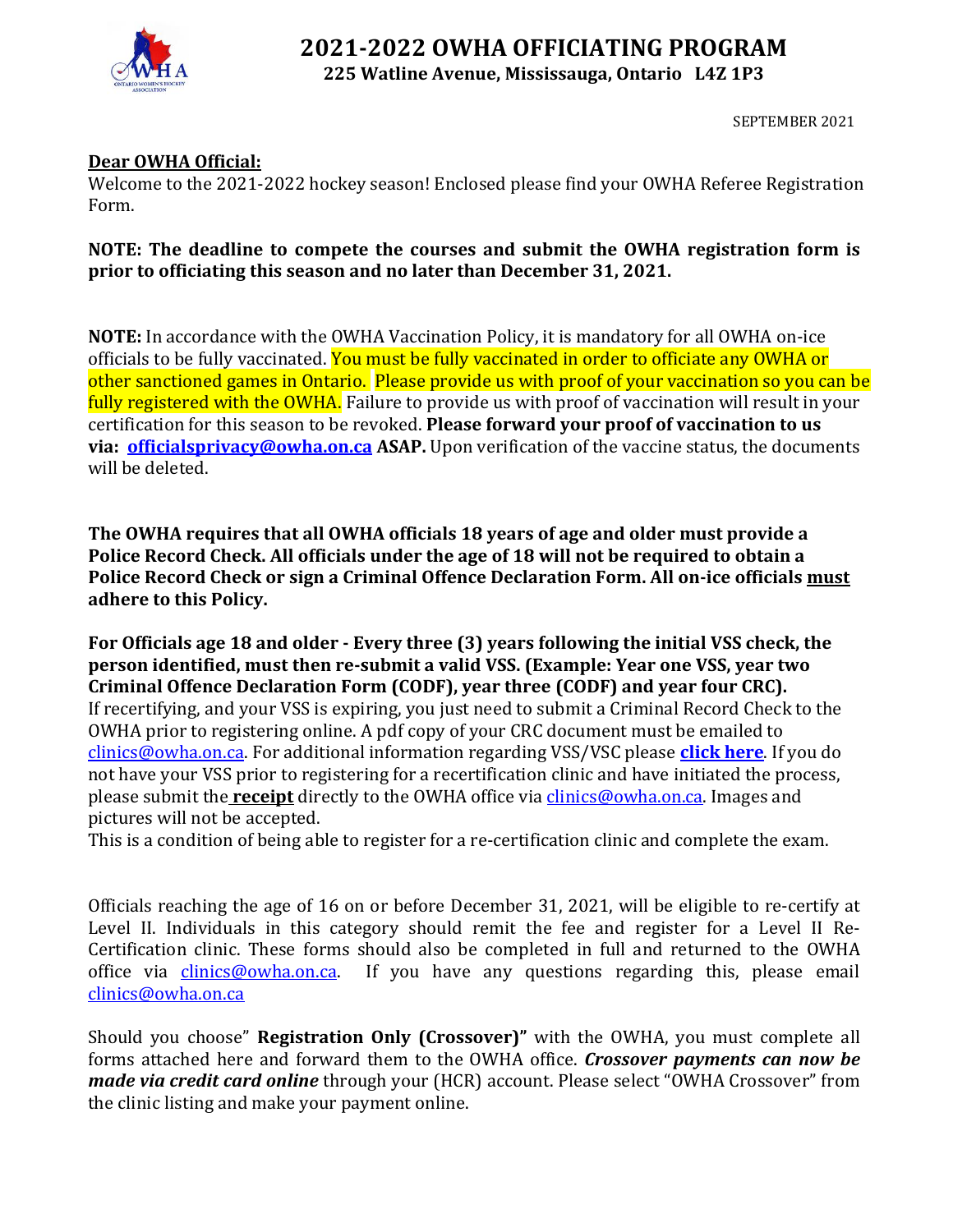|                                                                                                            | <b>2021-2022 OWHA OFFICIAL'S REGISTRATION</b><br>225 Watline Avenue, Mississauga, Ontario L4Z 1P3<br><u>www.owha.on.ca</u> |  |                         |                        |    |  |
|------------------------------------------------------------------------------------------------------------|----------------------------------------------------------------------------------------------------------------------------|--|-------------------------|------------------------|----|--|
| PLEASE PRINT (all * fields are mandatory)                                                                  |                                                                                                                            |  | Gender: $F \bigsqcup M$ |                        |    |  |
|                                                                                                            |                                                                                                                            |  |                         |                        |    |  |
|                                                                                                            |                                                                                                                            |  |                         | <b>MM</b><br><b>DD</b> | YY |  |
|                                                                                                            |                                                                                                                            |  |                         |                        |    |  |
|                                                                                                            |                                                                                                                            |  |                         |                        |    |  |
| Emergency Contact Name: __________________________Home #: _______________________ Cell #: ________________ |                                                                                                                            |  |                         |                        |    |  |
| Please complete the following:                                                                             |                                                                                                                            |  |                         |                        |    |  |
| Current HCOP Level: __________________<br>Re-certifying at HCOP Level:                                     |                                                                                                                            |  |                         |                        |    |  |
| <b>PROCEDURE: to achieve 2021-2022 HCOP certification with the OWHA.</b>                                   |                                                                                                                            |  |                         |                        |    |  |

**OWHA HCOP Clinic Fees: Returning Level 1** \$75.00 **Level 2 & up** \$140.00 **Crossover Registration:** \$50.00

Please check all the appropriate boxes below:

❑ **I am submitting proof of my COIVID-19 vaccination status to the officialsprivacy@owha.on.ca**

I have made the appropriate online payment through my HCR account.

I have read, signed & returned the OWHA Code of Ethics for Officials with this registration form:

❑I understand that all OWHA sanctioned activities must adhere to all federal, provincial, municipal, PHU requirements as well as all OWHA By-Laws, Regulations, Policies & Procedures. The strictest requirements must be followed.

## **IMPORTANT NOTE:**

**Hockey Canada insurance is valid for currently certified & registered officials officiating OWHA/Hockey Canada sanctioned games only.** 2021-2022 HCOP certification may be obtained through any Branch/Member Partner authorized by Hockey Canada. Hockey Canada insurance **does not** cover unsanctioned hockey games/events (i.e., high school, college, university, industrial league etc. or games where only one team is registered). **It is the responsibility of the official to confirm the status of the team/association/league for which you plan to officiate hockey games.**

*Information on this form will be used for OWHA purposes including, but not limited to supervision and officiating assignments. From time to time, the OWHA may use or disclose to third parties, the personal information collected on this form for the purposes of sanctioned tournaments as well as for the purposes of offering additional products and services including promotional items which may be of interest to officials. If you do not wish the OWHA to use the personal information for these purposes, please check here*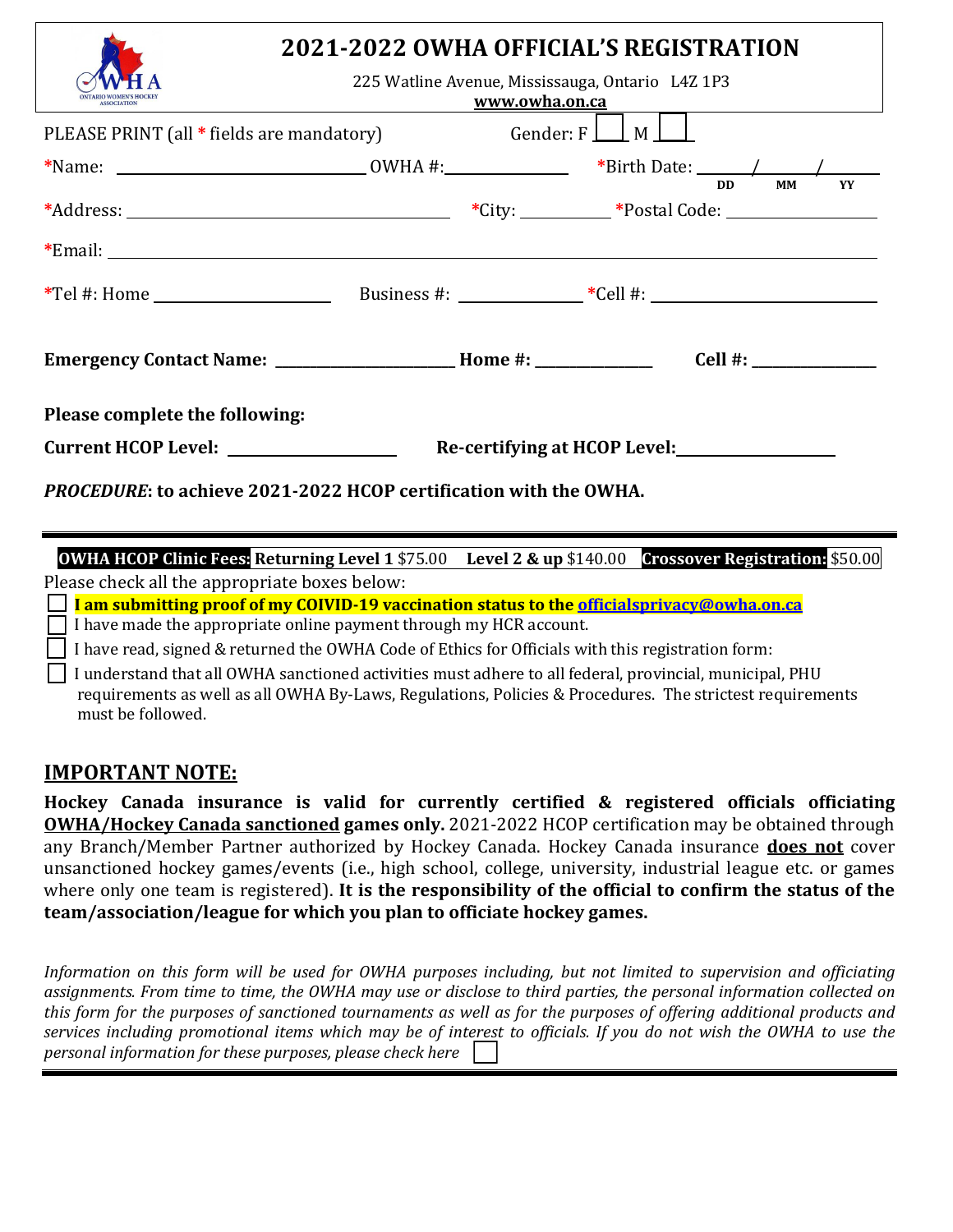



# **Official's Code of Ethics**

The Hockey Canada Officiating Program – Official's Code of Ethics, provides guidance to registered officials across Canada. The Hockey Canada Branches and their members should expect from Hockey Canada Officiating Program officials the highest possible standards of personal integrity, competence, sound judgment and discretion. Developed by the former Hockey Canada Referees' Committee, the Official's Code of Ethics is its' public declaration of an official's obligation to herself/himself, her/his peers and the game.

### I Will…

- do the best job I can in each game, no matter what the category of hockey.
- always show respect for my fellow officials, the players, coaches, administrators, fans and volunteers.
- study and continue to improve my knowledge of the OWHA/Hockey Canada playing rules, the OWHA/Hockey Canada Officiating Program policies and procedures.
- represent myself and the rules of the game as fairly and as accurately as possible at all times.
- always be unquestionably impartial, keeping a professional and appropriate distance from teams.
- understand that the use of alcohol is not encouraged and is totally unacceptable on game days. The use of illicit drugs is against the law.
- uphold the philosophy and right of all hockey participants to "Fair Play" and support the Shared Respect Initiative and penalize accordingly all violent acts.
- endorse and support the OWHA Values
- raise the standard of play in each game that I officiate.
- be supportive of my fellow on-ice and off-ice officials at all times, even when I am a spectator, player, team official, administrator or volunteer.
- accept the fact that I will make mistakes, but I will not get frustrated or let this learning process affect my performance or my professionalism.
- contribute to the continuing growth of the Hockey Canada Officiating Program and its officials within the OWHA through support, encouragement and positive attitude.
- contribute to the continued growth of the officiating program and its officials within the OWHA through support, encouragement and a positive attitude.
- respect and accept constructive feedback from supervisors and the assignments I receive from my administrators.

*By registering with the OWHA in the Hockey Canada Officiating Program implies that I understand and will comply with the Official's Code of Ethics. Officials not complying will be subject to disciplinary action.*

*Signature OWHA #*

 $\overline{\phantom{a}}$ 

*Printed Name\_\_\_\_\_\_\_\_\_\_\_\_\_\_\_\_\_\_\_\_\_\_\_\_\_\_ Date\_\_\_\_\_\_\_\_\_\_\_\_\_\_\_\_\_\_\_\_\_\_\_\_\_\_\_\_\_\_\_\_\_\_\_\_\_\_\_\_\_\_*

*Please sign and return this copy of the HCOP/OWHA Official's Code of Ethics with your 2021-2022 OWHA Official's registration.*